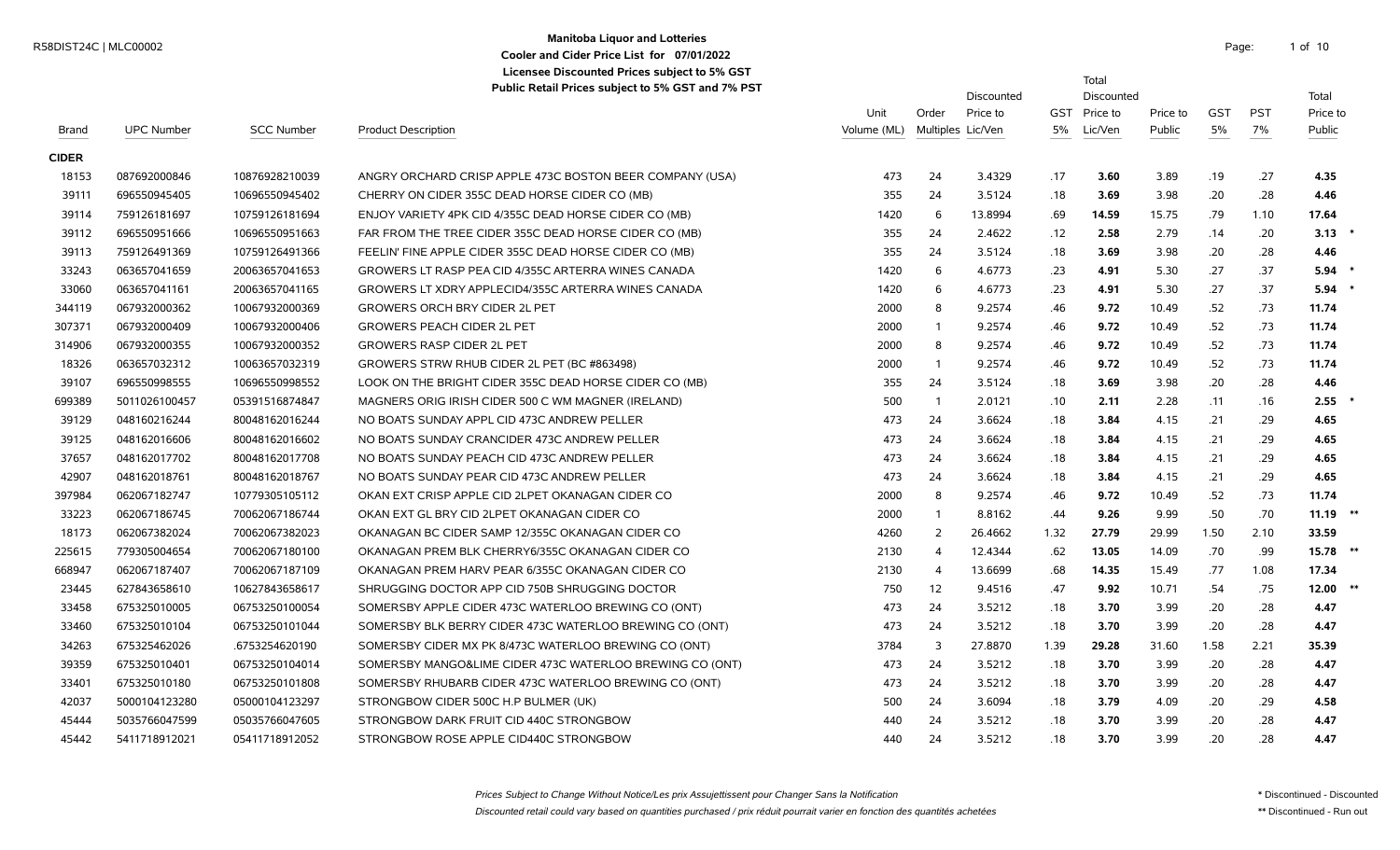#### **Manitoba Liquor and Lotteries** R58DIST24C | MLC00002 Page: 2 of **Cooler and Cider Price List for 07/01/2022 Licensee Discounted Prices subject to 5% GST Public Retail Prices subject to 5% GST and 7% PST**

2 of 10

Total

|              |                                      |                   |                                                           |             |                   | Discounted |      | Discounted   |          |            |            | Total    |
|--------------|--------------------------------------|-------------------|-----------------------------------------------------------|-------------|-------------------|------------|------|--------------|----------|------------|------------|----------|
|              |                                      |                   |                                                           | Unit        | Order             | Price to   |      | GST Price to | Price to | <b>GST</b> | <b>PST</b> | Price to |
| <b>Brand</b> | <b>UPC Number</b>                    | <b>SCC Number</b> | <b>Product Description</b>                                | Volume (ML) | Multiples Lic/Ven |            | 5%   | Lic/Ven      | Public   | 5%         | 7%         | Public   |
|              | <b>COOLER - SPIRIT BASED =&lt;7%</b> |                   |                                                           |             |                   |            |      |              |          |            |            |          |
| 42963        | 089540535821                         | 10089540535743    | ABSOLUT GRAPEFRT PALOMA 4/355C HIRAM WALKER & SONS LTD    | 1420        | 6                 | 11.9049    | .60  | 12.50        | 13.49    | .67        | .94        | 15.10    |
| 38070        | 089540535807                         | 10089540535729    | ABSOLUT MANGO MULE 4/355C HIRAM WALKER & SONS LTD         | 1420        | 6                 | 11.9049    | .60  | 12.50        | 13.49    | .67        | .94        | 15.10    |
| 43531        | 062067382659                         |                   | AMER VNTG LEMON ICEDTEA 2L PET RTD CANADA                 | 2000        | 8                 | 9.6987     | .48  | 10.18        | 10.99    | .55        | .77        | 12.31    |
| 43021        | 062067410109                         | 70062067410115    | AMERICAN V HRD GRN ICET 6/355C RTD CANADA INC             | 2130        | 4                 | 12.3374    | .62  | 12.96        | 13.98    | .70        | .98        | 15.66    |
| 43299        | 062067102240                         | 70062067102249    | AMERICAN V HRD LMN ICET12/355C RTD CANADA INC             | 4260        | 2                 | 22.4861    | 1.12 | 23.61        | 25.48    | 1.27       | 1.78       | 28.53    |
| 43326        | 062067202261                         | 70062067202260    | AMERICAN V ICED TEA MX 12/355C RTD CANADA INC             | 4260        | 2                 | 22.4861    | 1.12 | 23.61        | 25.48    | 1.27       | 1.78       | 28.53    |
| 43327        | 062067103346                         | 70062067103345    | AMERICAN V PEAC HRDICEDT6/355C RTD CANADA INC             | 2130        | 4                 | 12.3374    | .62  | 12.96        | 13.98    | .70        | .98        | 15.66    |
| 43316        | 062067104343                         | 70062067104342    | AMERICAN V RAS HRD ICEDT6/355C RTD CANADA INC             | 2130        | 4                 | 12.3374    | .62  | 12.96        | 13.98    | .70        | .98        | 15.66    |
| 33444        | 056327014923                         | 10056327014920    | ARIZONA GREEN TEA GNSG 6/355C MOLSON                      | 2130        | 4                 | 12.7874    | .64  | 13.43        | 14.49    | .72        | 1.01       | 16.22    |
| 43205        | 056327017757                         | 10056327017754    | ARIZONA HARD ICEDTEA PCH6/355C MOLSON                     | 2130        | 4                 | 12.7874    | .64  | 13.43        | 14.49    | .72        | 1.01       | 16.22    |
| 37637        | 056327017764                         | 10056327017761    | ARIZONA HARD ICETEA LMN 6/355C MOLSON                     | 2130        | 4                 | 12.7874    | .64  | 13.43        | 14.49    | .72        | 1.01       | 16.22    |
| 43592        | 056327021341                         | 056327021341      | ARIZONA HARD ICETEA LMN12/355C MOLSON                     | 4260        |                   | 23.8099    | 1.19 | 25.00        | 26.98    | 1.35       | 1.89       | 30.22    |
| 37635        | 056327018921                         | 80056327018927    | ARIZONA TEAS MIX PK 12/355C MOLSON                        | 4260        |                   | 23.8099    | 1.19 | 25.00        | 26.98    | 1.35       | 1.89       | 30.22    |
| 37590        | 080480986292                         | 10080480986299    | BACARDI MOJITO 6/355C BACARDI (CANADA)                    | 2130        | $\overline{4}$    | 13.2287    | .66  | 13.89        | 14.99    | .75        | 1.05       | 16.79    |
| 42914        | 080480987800                         | 20080480987804    | BACARDI PINA COLADA 6/355C BACARDI (CANADA)               | 2130        | 4                 | 13.2287    | .66  | 13.89        | 14.99    | .75        | 1.05       | 16.79    |
| 33150        | 080480985332                         | 20080480985336    | BACARDI RUM PUNCH 6/355C BACARDI (CANADA)                 | 2130        | $\overline{4}$    | 13.2287    | .66  | 13.89        | 14.99    | .75        | 1.05       | 16.79    |
| 33250        | 080480985325                         | 20080480985329    | BACARDI RUM&SODA W/LIME6/355C BACARDI (CANADA)            | 2130        | 4                 | 7.4218     | .37  | 7.79         | 8.41     | .42        | .59        | 9.42     |
| 34020        | 080480981204                         | 10080480981201    | BACARDI SPICED&COLA 473C BACARDI (CANADA)                 | 473         |                   | 3.3447     | .17  | 3.51         | 3.79     | .19        | .27        | 4.25     |
| 44324        | 062067386589                         | 70062067386588    | BL BLK CHRY SELTZ 6/355C LABATT                           | 2130        | 4                 | 14.9849    | .75  | 15.73        | 16.98    | .85        | 1.19       | 19.02    |
| 44323        | 062067386596                         | 70062067386595    | BL MANGO SELTZ 6/355C LABATT                              | 2130        | 4                 | 14.9849    | .75  | 15.73        | 16.98    | .85        | 1.19       | 19.02    |
| 43059        | 062067386732                         | 70062067386212    | BL PASSFRT SELTZ6/355C LABATT                             | 2130        | 4                 | 14.9849    | .75  | 15.73        | 16.98    | .85        | 1.19       | 19.02    |
| 43746        | 062067386749                         | 70062067388786    | BL PEACH SELTZ 6/355C LABATT                              | 2130        | 4                 | 14.9849    | .75  | 15.73        | 16.98    | .85        | 1.19       | 19.02    |
| 43744        | 062067386756                         | 70062067386755    | BL SELTZ FLVPK 12/355C LABATT                             | 4260        | 2                 | 26.4574    | 1.32 | 27.78        | 29.98    | 1.50       | 2.10       | 33.58    |
| 16382        | 883043000684                         | 10883043000773    | BLACK FLY LONG ISL TEA4/400PET COOLER                     | 1600        | 8                 | 10.5812    | .53  | 11.11        | 11.99    | .60        | .84        | 13.43    |
| 37664        | 883043000561                         | 10883043000698    | BLACK FLY TEO MARG 4/400B BLACK FLY BEVERAGE CO (ONT)     | 1600        | 8                 | 10.5812    | .53  | 11.11        | 11.99    | .60        | .84        | 13.43    |
| 42908        | 883043001513                         | 10883043001374    | BLACK FLY TEO STRW MAR 4/400B BLACK FLY BEVERAGE CO (ONT) | 1600        | 8                 | 10.5812    | .53  | 11.11        | 11.99    | .60        | .84        | 13.43    |
| 612713       | 883043000028                         | 10883043000568    | BLACK FLY VOD CRAN 4/400B PET BLACK FLY BEVERAGE CO       | 1600        |                   | 10.5812    | .53  | 11.11        | 11.99    | .60        | .84        | 13.43    |

 883043001513 10883043001374 BLACK FLY TEQ STRW MAR 4/400B BLACK FLY BEVERAGE CO (ONT) 1600 8 10.5812 .53 **11.11** 11.99 .60 .84 **13.43** 883043000028 10883043000568 BLACK FLY VOD CRAN 4/400B PET BLACK FLY BEVERAGE CO 1600 1 10.5812 .53 **11.11** 11.99 .60 .84 **13.43** 883043000806 10883043000803 BLACK FLY VOD GRPFRUIT4/400PET COOLER 1600 1 10.5812 .53 **11.11** 11.99 .60 .84 **13.43** 080480986186 10080480986183 BOMBAY GIN&TONIC 4/250C G&J GRENALL (ENGLAND) 1000 6 9.6987 .48 **10.18** 10.99 .55 .77 **12.31** 080480988098 10080480988095 BREEZER MULTIPACK 12/355C COOLER BACARDI 4260 2 24.7012 1.24 **25.94** 27.99 1.40 1.96 **31.35** 620213701053 10620213700893 BREEZER PINA COLADA 6/355C BACARDI (CANADA) 2130 4 13.2287 .66 **13.89** 14.99 .75 1.05 **16.79** 620213270023 10620213270037 BREEZER TROP ORNG SM 1L PET COOLER BACARDI 1000 1 7.0512 .35 **7.40** 7.99 .40 .56 **8.95**

Prices Subject to Change Without Notice/Les prix Assujettissent pour Changer Sans la Notification \* Discontinued - Discounted - Discounted - Discounted

Discounted retail could vary based on quantities purchased / prix réduit pourrait varier en fonction des quantités achetées \*\* Discontinued - Run out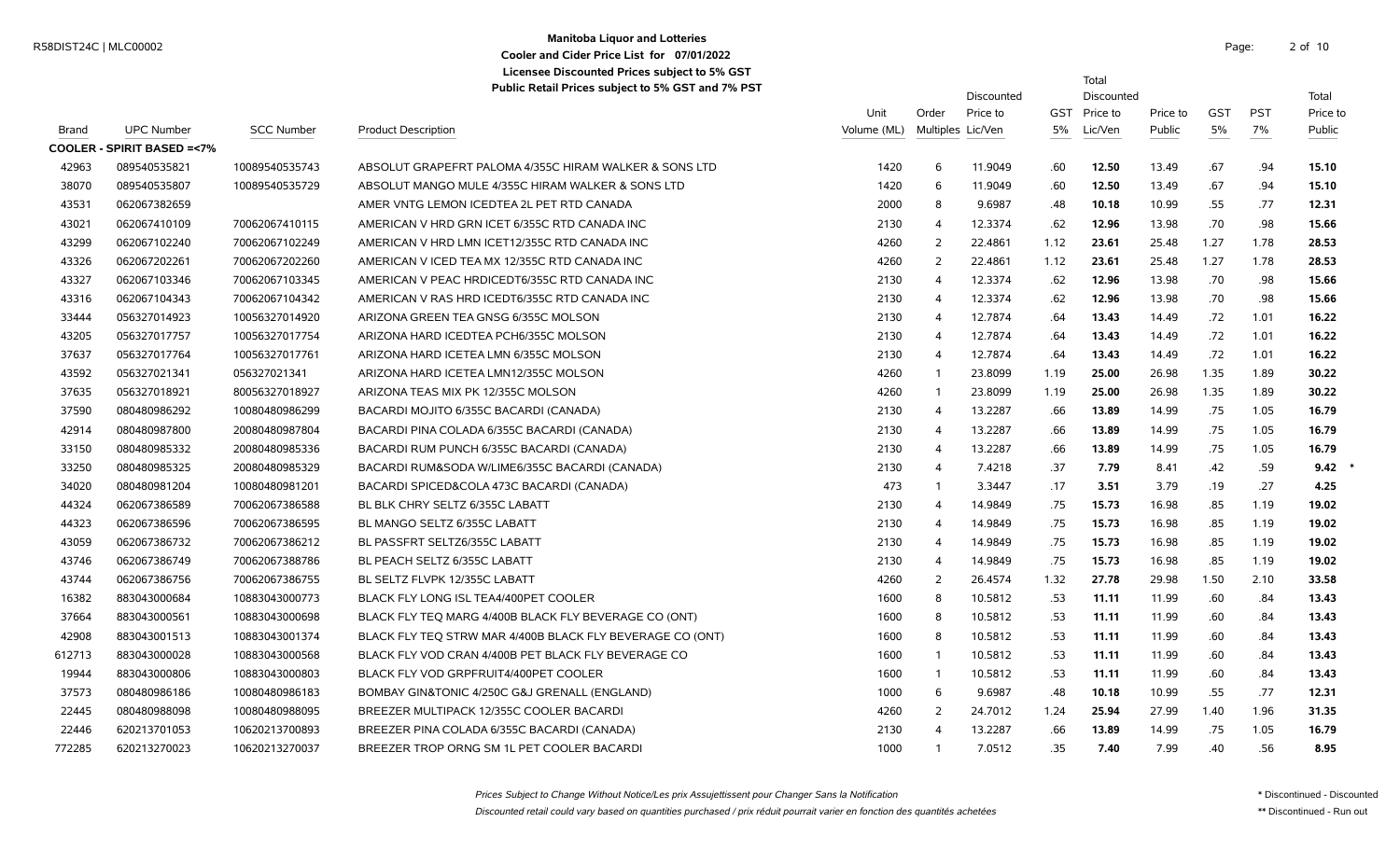### **Manitoba Liquor and Lotteries** R58DIST24C | MLC00002 Page: 3 of the state of the contract of the contract of the contract of the contract of the contract of the contract of the contract of the contract of the contract of the contract of the contract of **Cooler and Cider Price List for 07/01/2022 Licensee Discounted Prices subject to 5% GST**

3 of 10

Total

|       |                   |                   |                                                             |             |                | Discounted        |      | Discounted   |          |            |            | Total       |  |
|-------|-------------------|-------------------|-------------------------------------------------------------|-------------|----------------|-------------------|------|--------------|----------|------------|------------|-------------|--|
|       |                   |                   |                                                             | Unit        | Order          | Price to          |      | GST Price to | Price to | <b>GST</b> | <b>PST</b> | Price to    |  |
| Brand | <b>UPC Number</b> | <b>SCC Number</b> | <b>Product Description</b>                                  | Volume (ML) |                | Multiples Lic/Ven | 5%   | Lic/Ven      | Public   | 5%         | 7%         | Public      |  |
| 22439 | 620213700957      | 10620213700800    | BREEZER TROP ORNG SM 6/355C COOLER BACARDI                  | 2130        | $\overline{1}$ | 13.2287           | .66  | 13.89        | 14.99    | .75        | 1.05       | 16.79       |  |
| 25830 | 627843651284      | 10627843651281    | CABANA COAST MOSCOW MULE 473C ICONIC BREWING COMPANY (ONT)  | 473         | 24             | 3.3447            | .17  | 3.51         | 3.79     | .19        | .27        | 4.25        |  |
| 42920 | 080686823605      | 10080686823602    | CANADIAN CLUB&GINGER ALE6/355C WALKER                       | 2130        | $\overline{4}$ | 14.1112           | .71  | 14.82        | 15.99    | .80        | 1.12       | 17.91       |  |
| 43212 | 627987047363      | 20627987047367    | COCO VODKA VOD BEV 473C THE BONDI DISTILLERY                | 473         | 24             | 3.5212            | .18  | 3.70         | 3.99     | .20        | .28        | 4.47        |  |
| 44602 | 056327021853      | 10056327021850    | COORS SELTZ ORANGE CRPOP6/355C MOLSON                       | 2130        | $\overline{4}$ | 14.5524           | .73  | 15.28        | 16.49    | .82        | 1.15       | 18.46       |  |
| 42871 | 056327020658      | 80056327020654    | COORS SELTZER SPLASH PK12/355C MOLSON                       | 4260        | $\overline{1}$ | 26.4574           | 1.32 | 27.78        | 29.98    | 1.50       | 2.10       | 33.58       |  |
| 37636 | 056327018426      | 80056327018422    | COORS SELTZER VAR PK 12/355C MOLSON                         | 4260        | $\overline{1}$ | 26.4574           | 1.32 | 27.78        | 29.98    | 1.50       | 2.10       | 33.58       |  |
| 43047 | 062067386985      | 70062067386991    | CORONA TROP CACTUS&LIME6/355C LABATT                        | 2130        | $\overline{4}$ | 15.8674           | .79  | 16.66        | 17.98    | .90        | 1.26       | 20.14       |  |
| 43052 | 062067387104      | 70062067387110    | CORONA TROP GRFRT&LMGRS6/355C LABATT                        | 2130        | $\overline{4}$ | 15.8674           | .79  | 16.66        | 17.98    | .90        | 1.26       | 20.14       |  |
| 43058 | 062067387128      | 70062067387127    | CORONA TROP RASP&LEM 6/355C LABATT                          | 2130        | $\overline{4}$ | 15.8674           | .79  | 16.66        | 17.98    | .90        | 1.26       | 20.14       |  |
| 43748 | 062067386480      | 70062067386489    | CORONA TROP VAR PACK 12/355C LABATT                         | 4260        | 2              | 28.2312           | 1.41 | 29.64        | 31.99    | 1.60       | 2.24       | 35.83       |  |
| 33025 | 628055980773      | 70628055980079    | COTTAGE SPRINGS MIX PK 8/355C ICONIC BREWING COMPANY (ONT)  | 2840        | 3              | 20.2887           | 1.01 | 21.30        | 22.99    | 1.15       | 1.61       | 25.75       |  |
| 25834 | 628055980414      | 20628055980029    | COTTAGE SPRINGS ONT PEACH 355C ICONIC BREWING COMPANY (ONT) | 355         | $\overline{1}$ | 2.9034            | .15  | 3.05         | 3.29     | .16        | .23        | 3.68        |  |
| 29298 | 628055980421      | 20628055980036    | COTTAGE SPRINGS ONT WTRML 355C ICONIC BREWING COMPANY (ONT) | 355         | 24             | 1.4914            | .07  | 1.56         | 1.69     | .08        | .12        | 1.89        |  |
| 43251 | 051497296346      | 10051497296343    | COTTAGE SPRINGS VL MIXPK8/355C ICONIC BREWING COMPANY (ONT) | 2840        | $\overline{3}$ | 20.2887           | 1.01 | 21.30        | 22.99    | 1.15       | 1.61       | 25.75       |  |
| 43250 | 051497296391      | 10051497296398    | COTTAGE SPRINGS VOD ICET8/355C ICONIC BREWING COMPANY (ONT) | 2840        | $\overline{3}$ | 20.2887           | 1.01 | 21.30        | 22.99    | 1.15       | 1.61       | 25.75       |  |
| 30911 | 813596003030      | 10813596003037    | CRAZY UNCLE HRD RTBEERSODA473C 361 DEGREES                  | 473         | $\overline{1}$ | 3.0446            | .15  | 3.19         | 3.45     | .17        | .24        | 3.86        |  |
| 37594 | 082000796848      | 10082000796845    | CROWN ROYAL CRAN APPLE 473C DIAGEO (CANADA)                 | 473         | 24             | 3.9624            | .20  | 4.16         | 4.49     | .22        | .31        | 5.02        |  |
| 37593 | 082000796831      | 10082000796838    | CROWN ROYAL PEACH TEA 6/355C DIAGEO (CANADA)                | 2130        | $\overline{4}$ | 16.3174           | .82  | 17.14        | 18.49    | .92        | 1.29       | 20.70       |  |
| 37595 | 082000796855      | 10082000796852    | CROWN ROYAL WH & COLA 473C DIAGEO (CANADA)                  | 473         | 24             | 3.9624            | .20  | 4.16         | 4.49     | .22        | .31        | 5.02        |  |
| 41101 | 628055980247      | 80628055980045    | CTG SP MANGO VODKA WATER CASK STATION 22                    | 4000        | $\overline{4}$ | 22.0537           | 1.10 | 23.15        | 24.99    | 1.25       | 1.75       | 27.99       |  |
| 41097 | 628055980940      | 80628055980038    | CTG SP RASP/LIME VOD WATER CAS STATION 22                   | 4000        | $\overline{4}$ | 22.0537           | 1.10 | 23.15        | 24.99    | 1.25       | 1.75       | 27.99       |  |
| 33895 | 628055980742      | 70628055980048    | CTG SPR RSP LIME VOD WTR 355C ICONIC BREWING COMPANY (ONT)  | 355         | 24             | 2.6387            | .13  | 2.77         | 2.99     | .15        | .21        | 3.35        |  |
| 33896 | 628055980759      | 70628055980055    | CTG SPR STRWKIWI VODWTR 355C ICONIC BREWING COMPANY (ONT)   | 355         | 24             | 1.4826            | .07  | 1.55         | 1.69     | .08        | .12        | 1.89        |  |
| 14575 | 9421001295836     | 19421001295840    | DOS LOCOS LIME MARGARITA 440C COOLER INDEPENDENT LIO (NZ)   | 440         | 12             | 3.5212            | .18  | 3.70         | 3.99     | .20        | .28        | 4.47        |  |
| 11750 | 744607000789      | 10744607100783    | EL JIMADOR MARGARITA 4/355 C COOLER BROWN FORMAN (MEXICO)   | 1420        | 6              | 9.7075            | .49  | 10.20        | 11.00    | .55        | .77        | 12.32       |  |
| 44604 | 830021003915      | 10830021003912    | FARM BLUE KISS VOD BEV 473C FARMERY ESTATE BREWING CO       | 473         | 24             | 3.5212            | .18  | 3.70         | 3.99     | .20        | .28        | 4.47        |  |
| 44608 | 830021003885      | 10830021003882    | FARM PINK KISS VOD BEV 473C FARMERY ESTATE BREWING CO       | 473         | 24             | 3.5212            | .18  | 3.70         | 3.99     | .20        | .28        | 4.47        |  |
| 41219 | 830021002949      | 10830021002946    | FARMERY HARD ROOT BEER 473C FARMERY ESTATE BREWING CO       | 473         | 24             | 3.0711            | .15  | 3.22         | 3.48     | .17        | .24        | 3.89        |  |
| 38762 | 693851120197      |                   | FG BL CHERRY SELTZER 473C FORT GARRY BREWING                | 473         | 24             | 3.4329            | .17  | 3.60         | 3.89     | .19        | .27        | 4.35        |  |
| 38763 | 693851970112      |                   | FG LIME SELTZER 473C FORT GARRY BREWING                     | 473         | 24             | 3.4329            | .17  | 3.60         | 3.89     | .19        | .27        | 4.35        |  |
| 43621 | 693851185059      | 10693851185056    | FG SELTZER SELECTS MIX 8/473C FORT GARRY BREWING            | 3784        | $\overline{1}$ | 26.4574           | 1.32 | 27.78        | 29.98    | 1.50       | 2.10       | 33.58       |  |
| 37661 | 848819013060      | 10848819013036    | FREED EARTH BLTEA LMN 6/355C FREED EARTH CO (ONT)           | 2130        | $\overline{4}$ | 8.1631            | .41  | 8.57         | 9.25     | .46        | .65        | $10.36$ $*$ |  |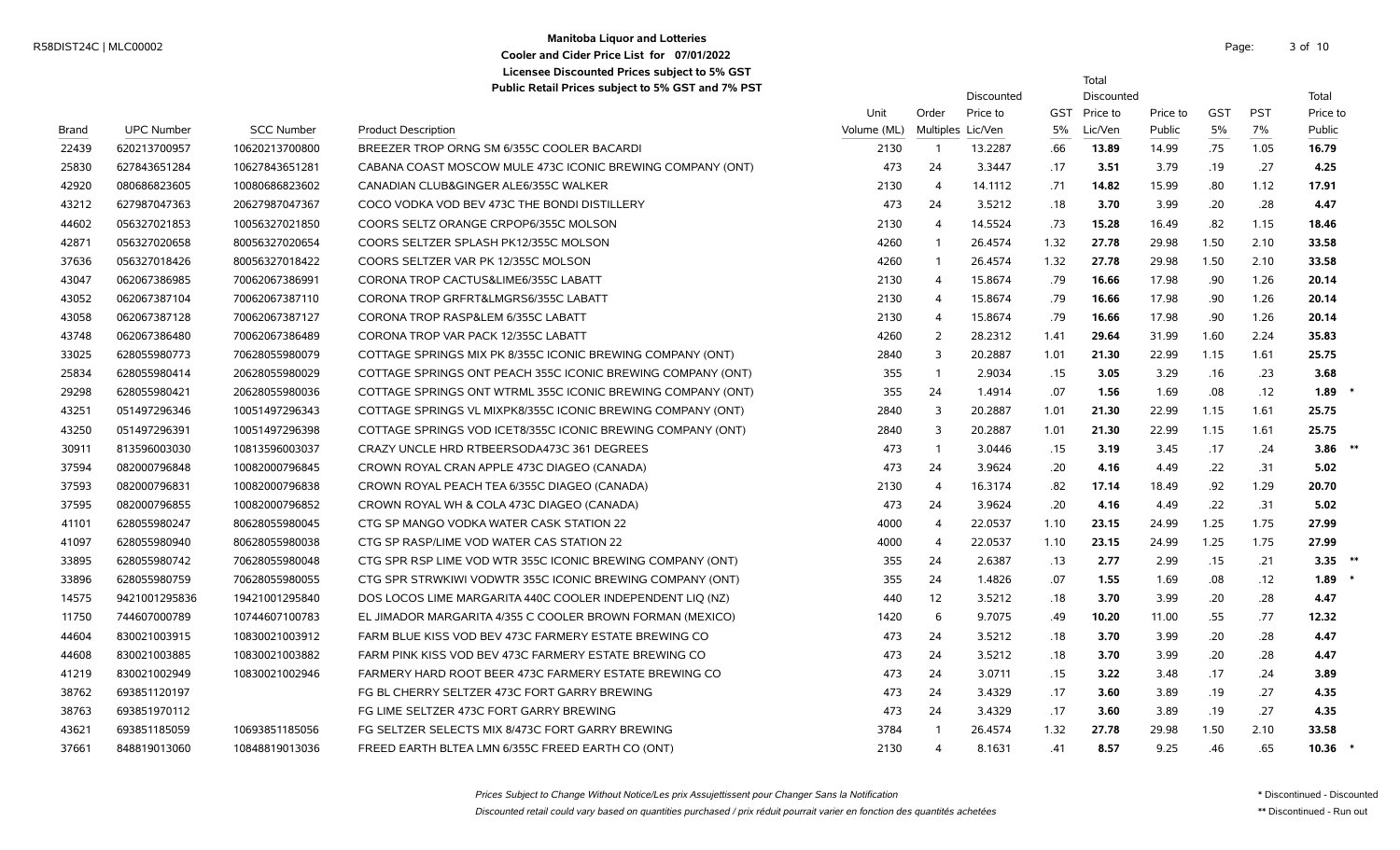#### **Manitoba Liquor and Lotteries** Manhoba Enqui and Evitenes<br>
Cooler and City Price List for 07/01/2022 **Cooler and Cider Price List for 07/01/2022 Licensee Discounted Prices subject to 5% GST Public Retail Prices subject to 5% GST and 7% PST**

Total

|        |                   |                   |                                                                     |             |                | Discounted        |            | Discounted |          |            |            | Total     |  |
|--------|-------------------|-------------------|---------------------------------------------------------------------|-------------|----------------|-------------------|------------|------------|----------|------------|------------|-----------|--|
|        |                   |                   |                                                                     | Unit        | Order          | Price to          | <b>GST</b> | Price to   | Price to | <b>GST</b> | <b>PST</b> | Price to  |  |
| Brand  | <b>UPC Number</b> | <b>SCC Number</b> | <b>Product Description</b>                                          | Volume (ML) |                | Multiples Lic/Ven | 5%         | Lic/Ven    | Public   | 5%         | 7%         | Public    |  |
| 37663  | 848819013077      | 10848819013043    | FREED EARTH GRNTEA WHNY6/355C FREED EARTH CO (ONT)                  | 2130        | $\overline{4}$ | 8.1631            | .41        | 8.57       | 9.25     | .46        | .65        | $10.36$ * |  |
| 33398  | 805763000072      | 10805763000079    | <b>GEORGIAN BAY CRANGIN SMA6/355C GEORGIAN BAY SPIRITS (COOLER)</b> | 2130        | $\overline{4}$ | 13.9347           | .70        | 14.63      | 15.79    | .79        | 1.11       | 17.69     |  |
| 27252  | 805763000010      | 10805763000017    | GEORGIAN BAY CRANGIN SMASH473C GEORGIAN BAY SPIRITS CO (ONT)        | 473         | $\overline{1}$ | 3.3447            | .17        | 3.51       | 3.79     | .19        | .27        | 4.25      |  |
| 43202  | 805763000737      | 10805763000734    | GEORGIAN BAY GIN SM PEAR6/355C GEORGIAN BAY SPIRITS (COOLER)        | 2130        | $\overline{4}$ | 13.9347           | .70        | 14.63      | 15.79    | .79        | 1.11       | 17.69     |  |
| 447540 | 627843362173      | 10627843362170    | GEORGIAN BAY GIN SMASH 473C GEORGIAN BAY SPIRITS (COOLER)           | 473         | $\overline{1}$ | 3.3447            | .17        | 3.51       | 3.79     | .19        | .27        | 4.25      |  |
| 29004  | 805763000003      | 10805763000000    | GEORGIAN BAY GIN SMASH 6/355C GEORGIAN BAY SPIRITS CO (ONT)         | 2130        | $\overline{4}$ | 13.9347           | .70        | 14.63      | 15.79    | .79        | 1.11       | 17.69     |  |
| 33400  | 805763000171      | 10805763000178    | GEORGIAN BAY LIME SMASH6/355C GEORGIAN BAY SPIRITS CO (ONT)         | 2130        | $\overline{4}$ | 7.6689            | .38        | 8.05       | 8.69     | .43        | .61        | $9.73$ *  |  |
| 33402  | 805763000188      | 10805763000185    | GEORGIAN BAY MAND SMASH 6/355C GEORGIAN BAY SPIRITS CO (ONT)        | 2130        | $\overline{4}$ | 7.6689            | .38        | 8.05       | 8.69     | .43        | .61        | 9.73      |  |
| 43201  | 805763000294      | 10805763000291    | GEORGIAN BAY R/R VOD SM 6/355C GEORGIAN BAY SPIRITS (COOLER)        | 2130        | $\overline{4}$ | 13.9347           | .70        | 14.63      | 15.79    | .79        | 1.11       | 17.69     |  |
| 38840  | 805763000157      | 10805763000154    | GEORGIAN BAY SMSODA PK12/355C GEORGIAN BAY SPIRITS CO (ONT)         | 4260        | 2              | 24.7012           | 1.24       | 25.94      | 27.99    | 1.40       | 1.96       | 31.35     |  |
| 37540  | 805763000317      | 10805763000314    | GEORGIAN BAY SP VAR PK12/355C GEORGIAN BAY SPIRITS CO (ONT)         | 4260        | 2              | 24.7012           | 1.24       | 25.94      | 27.99    | 1.40       | 1.96       | 31.35     |  |
| 33415  | 805763000164      | 10805763000161    | GEORGIAN BAY STBRY SMASH6/355C GEORGIAN BAY SPIRITS CO (ONT)        | 2130        | $\overline{4}$ | 7.6689            | .38        | 8.05       | 8.69     | .43        | .61        | $9.73$ *  |  |
| 38105  | 805763000256      | 10805763000253    | GEORGIAN BAY TEQ SMASH 6/355C GEORGIAN BAY SPIRITS (COOLER)         | 2130        | -4             | 14.1112           | .71        | 14.82      | 15.99    | .80        | 1.12       | 17.91     |  |
| 25309  | 627843362203      | 10627843362200    | GEORGIAN BAY VODKA SMASH 473C GEORGIAN BAY SPIRITS CO (ONT)         | 473         | 24             | 3.3447            | .17        | 3.51       | 3.79     | .19        | .27        | 4.25      |  |
| 43213  | 693851295055      | 10693851295052    | HECTOR HARD PURPLE CRAZE 2LPET FORT GARRY BREWING                   | 2000        | 8              | 9.2574            | .46        | 9.72       | 10.49    | .52        | .73        | 11.74     |  |
| 40952  | 693851023054      | 10693851023051    | HECTORS HARD ICED TEA 2L PET FORT GARRY BREWING                     | 2000        | 8              | 9.6987            | .48        | 10.18      | 10.99    | .55        | .77        | 12.31     |  |
| 43624  | 693851090186      | 10693851090183    | HECTORS HARD ICED TEA 473C FORT GARRY BREWING                       | 473         | 24             | 3.4329            | .17        | 3.60       | 3.89     | .19        | .27        | 4.35      |  |
| 43625  | 693851180191      | 10693851180136    | HECTORS HARD PURPLE CRZE473C FORT GARRY BREWING                     | 473         | 24             | 3.4329            | .17        | 3.60       | 3.89     | .19        | .27        | 4.35      |  |
| 34748  | 626990469483      | 10626990469480    | HEY Y'ALL PORCH PACK 12/341C (COOLER)                               | 4092        | $\overline{1}$ | 23.8187           | 1.19       | 25.01      | 26.99    | 1.35       | 1.89       | 30.23     |  |
| 25133  | 056000010631      | 00056000010648    | HIRES ROOT BEER 473C COOLER CANADA MOTT'S DRY                       | 473         | 24             | 2.9564            | .15        | 3.11       | 3.35     | .17        | .23        | 3.75      |  |
| 37652  | 628110854551      | 20628110854555    | ICY BLUE SENS CHERRY 355PET EAUTOPIA BIOLOGICAL TECH INC            | 355         | 24             | 1.6591            | .08        | 1.74       | 1.88     | .09        | .13        | 2.10      |  |
| 32196  | 628110854506      | 20628110854500    | ICY BLUE SENS LYCHEE 355PET EAUTOPIA BIOLOGICAL TECH INC            | 355         | 24             | 1.3326            | .07        | 1.40       | 1.51     | .08        | .11        | $1.70*$   |  |
| 34697  | 628110854544      | 20628110854548    | ICY BLUE SENS MIX BERRY 355PET EAUTOPIA BIOLOGICAL TECH INC         | 355         | 24             | 2.3651            | .12        | 2.49       | 2.68     | .13        | .19        | 3.00      |  |
| 32182  | 628110854513      | 20628110854517    | ICY BLUE SENS PEACH 355PET EAUTOPIA BIOLOGICAL TECH INC             | 355         | 24             | 2.3651            | .12        | 2.49       | 2.68     | .13        | .19        | 3.00      |  |
| 38107  | 5011007018993     | 05011007018931    | JAMESON GINGER&LIME 473C HIRAM WALKER & SONS LTD                    | 473         | 24             | 3.3094            | .17        | 3.48       | 3.75     | .19        | .26        | 4.20      |  |
| 16462  | 082184069448      | 10082184169442    | JD CC DOWNHOME PUNCH 296B JACK DANIELS COOLER (USA)                 | 296         | 24             | 2.2063            | .11        | 2.32       | 2.50     | .13        | .18        | 2.81      |  |
| 18161  | 082184069462      | 10082184169466    | JD CC WATERMELON PUNCH 296B JACK DANIELS COOLER (USA)               | 296         | $\overline{1}$ | 2.2063            | .11        | 2.32       | 2.50     | .13        | .18        | 2.81      |  |
| 20017  | 818844020128      | 30818844020082    | JOSE CUERVO SPK CL MARG 4/355C COOLER (USA)                         | 1420        | $\overline{1}$ | 10.1399           | .51        | 10.65      | 11.49    | .57        | .80        | 12.86     |  |
| 43097  | 020707124854      | 10020707124851    | LANDSHARK PINE/MAN SELTZER473C WATERLOO BREWING CO (ONT)            | 473         | 24             | 3.2564            | .16        | 3.42       | 3.69     | .18        | .26        | 4.13      |  |
| 37654  | 848819012056      | 10848819012053    | LL HARD LMND STRAW SELTZ6/355C LEMON LIFE CO (ONT)                  | 2130        | $\overline{4}$ | 14.5524           | .73        | 15.28      | 16.49    | .82        | 1.15       | 18.46     |  |
| 37655  | 848819012049      | 10848819012046    | LL HARD LMNDE SELTZ 6/355C LEMON LIFE CO (ONT)                      | 2130        | $\overline{4}$ | 14.5524           | .73        | 15.28      | 16.49    | .82        | 1.15       | 18.46     |  |
| 42977  | 089540535869      | 10089540535798    | MALIBU STRAW DAIQUIRI 4/355C HIRAM WALKER & SONS LTD                | 1420        | 6              | 11.9049           | .60        | 12.50      | 13.49    | .67        | .94        | 15.10     |  |
| 37564  | 062067382888      | 70062067382887    | MIKE'S FRZ HARD BL FREEZE 296T RTD CANADA                           | 296         | 24             | 3.5212            | .18        | 3.70       | 3.99     | .20        | .28        | 4.47      |  |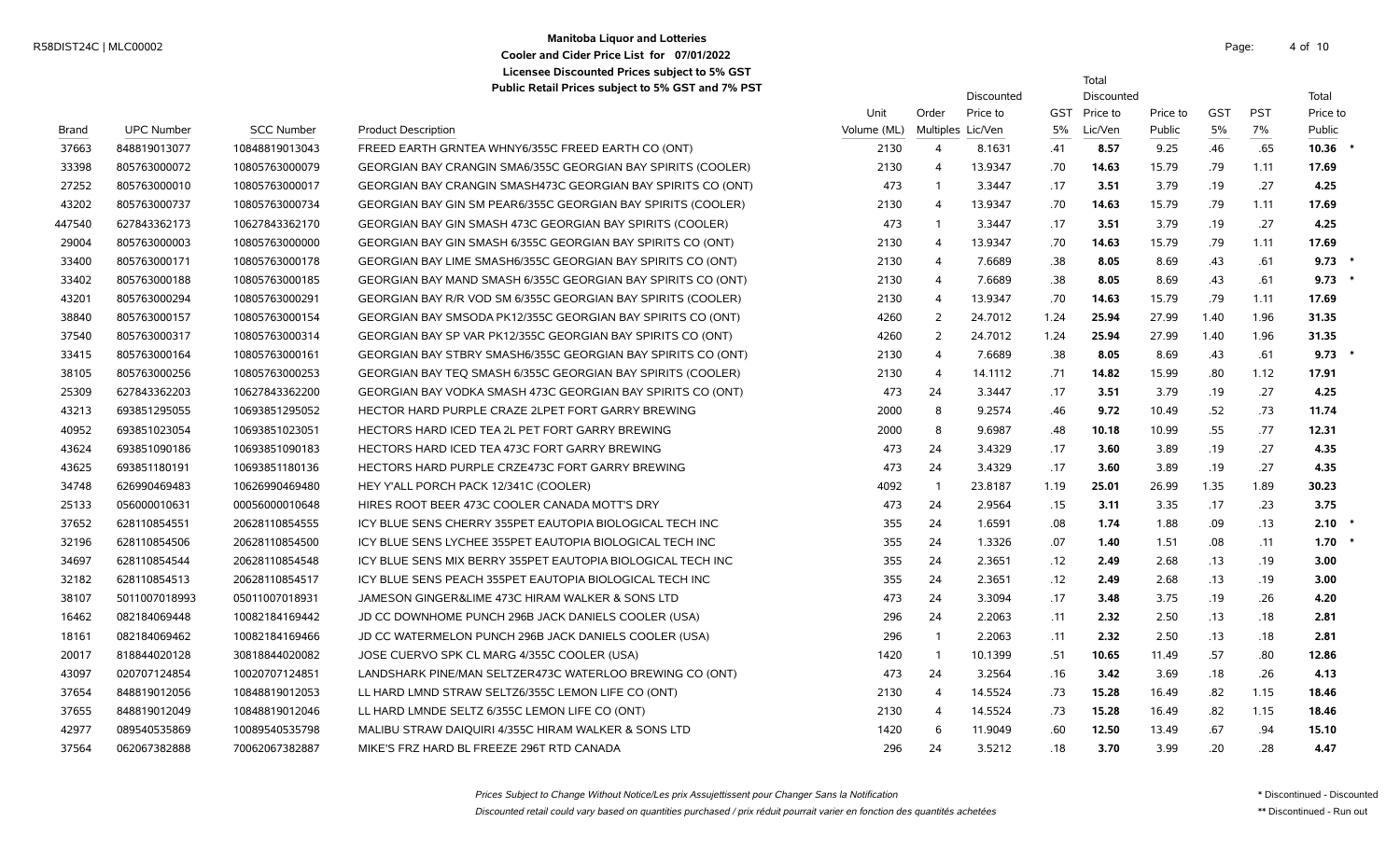### **Manitoba Liquor and Lotteries** R58DIST24C | MLC00002 Page: 5 of the state of the contract of the contract of the contract of the contract of the contract of the contract of the contract of the contract of the contract of the contract of the contract of **Cooler and Cider Price List for 07/01/2022 Licensee Discounted Prices subject to 5% GST**

5 of 10

Total

|        |                   |                   |                                                          |             |                   | Discounted |            | Discounted |          |            |            | Total     |      |
|--------|-------------------|-------------------|----------------------------------------------------------|-------------|-------------------|------------|------------|------------|----------|------------|------------|-----------|------|
|        |                   |                   |                                                          | Unit        | Order             | Price to   | <b>GST</b> | Price to   | Price to | <b>GST</b> | <b>PST</b> | Price to  |      |
| Brand  | <b>UPC Number</b> | <b>SCC Number</b> | <b>Product Description</b>                               | Volume (ML) | Multiples Lic/Ven |            | 5%         | Lic/Ven    | Public   | 5%         | 7%         | Public    |      |
| 22755  | 779469101329      | 70062067114341    | MIKE'S HARD BLK CHERRY 6/355C COOLER                     | 2130        | $\overline{4}$    | 13.6699    | .68        | 14.35      | 15.49    | .77        | 1.08       | 17.34     |      |
| 34271  | 062067379239      | 70062067379238    | MIKE'S HARD BLUE FRZE 473C RTD CANADA INC                | 473         | 24                | 3.6977     | .18        | 3.88       | 4.19     | .21        | .29        | 4.69      |      |
| 16644  | 779469101909      | 10779469101913    | MIKE'S HARD CRANB LEM 6/355C COOLER                      | 2130        | $\overline{4}$    | 13.6699    | .68        | 14.35      | 15.49    | .77        | 1.08       | 17.34     |      |
| 25562  | 062067387166      |                   | MIKE'S HARD ICED TEA 12/355C RTD CANADA INC              | 4260        | $\overline{1}$    | 23.8275    | 1.19       | 25.02      | 27.00    | 1.35       | 1.89       | 30.24     |      |
| 43020  | 062067385988      | 70062067385987    | MIKE'S HARD ICED TEA 473C RTD CANADA                     | 473         | 24                | 2.8681     | .14        | 3.01       | 3.25     | .16        | .23        | 3.64      |      |
| 14697  | 062067414343      | 70062067414342    | MIKE'S HARD LEMONADE 6/355C COOLER                       | 2130        | $\overline{4}$    | 13.6699    | .68        | 14.35      | 15.49    | .77        | 1.08       | 17.34     |      |
| 29352  | 062067375842      | 70062067375841    | MIKE'S HARD LIME 6/355C RTD CANADA INC                   | 2130        | $\overline{4}$    | 13.6699    | .68        | 14.35      | 15.49    | .77        | 1.08       | 17.34     |      |
| 38104  | 062067383779      | 70062067383778    | MIKE'S HARD LMND SLTZ 6/355C RTD CANADA INC.             | 2130        | $\overline{4}$    | 7.9160     | .40        | 8.32       | 8.97     | .45        | .63        | 10.05     |      |
| 38098  | 062067383786      | 70062067383785    | MIKE'S HARD P/L SLTZ 6/355C RTD CANADA                   | 2130        | $\overline{4}$    | 14.9937    | .75        | 15.74      | 16.99    | .85        | 1.19       | 19.03     |      |
| 39422  | 062067382642      | 70062067382641    | MIKE'S HARD PCH FUZZ 473C RTD CANADA INC                 | 473         | 24                | 3.6977     | .18        | 3.88       | 4.19     | .21        | .29        | 4.69      |      |
| 42923  | 062067385735      | 70062067385734    | MIKE'S HARD RED FREEZE 473C RTD CANADA                   | 473         | 24                | 3.6977     | .18        | 3.88       | 4.19     | .21        | .29        | 4.69      |      |
| 42456  | 062067385445      | 70062067385444    | MIKE'S HARD SOUR WTRMLN 473C RTD CANADA                  | 473         | 24                | 3.6977     | .18        | 3.88       | 4.19     | .21        | .29        | 4.69      |      |
| 37642  | 062067382949      | 70062067382948    | MIKE'S HARD WH FREEZE 473C RTD CANADA                    | 473         | 24                | 3.6977     | .18        | 3.88       | 4.19     | .21        | .29        | 4.69      |      |
| 23257  | 062067381331      | 70062067381330    | MIKE'S MIX PACK 12/355C MIKE'S BEVERAGE CO               | 4260        | $\overline{2}$    | 26.4662    | 1.32       | 27.79      | 29.99    | 1.50       | 2.10       | 33.59     |      |
| 42944  | 065912002139      | 00065912002146    | MOTT'S CLAM CAE CHIP LIME458C CANADA DRY MOTT'S          | 458         | 24                | 3.0799     | .15        | 3.23       | 3.49     | .17        | .24        | 3.90      |      |
| 22422  | 065912001095      | 00065912001101    | MOTT'S CLAM CAES PKLDBEAN 458C COOLER CANADA DRY (USA)   | 458         | 24                | 3.0799     | .15        | 3.23       | 3.49     | .17        | .24        | 3.90      |      |
| 37667  | 065912994564      | 00065912306299    | MOTT'S CLAM CAES SRIR 458C CANADA DRY MOTTS              | 458         | 24                | 3.0799     | .15        | 3.23       | 3.49     | .17        | .24        | 3.90      |      |
| 25131  | 065912001538      | 00065912001545    | MOTT'S CLAM CAES THE WORKS458C COOLER CANADA DRY (USA)   | 458         | 24                | 3.0799     | .15        | 3.23       | 3.49     | .17        | .24        | 3.90      |      |
| 7131   | 065912006977      | 00065912006991    | MOTT'S CLAM CAESAR EX SP6/341C COOLER CANADA DRY (USA)   | 2046        | $\overline{4}$    | 14.1994    | .71        | 14.91      | 16.09    | .80        | 1.13       | 18.02     |      |
| 20447  | 065912000944      | 00065912000951    | MOTT'S CLAM CAESAR LIME 458C COOLER CANADA DRY (USA)     | 458         | 24                | 2.9917     | .15        | 3.14       | 3.39     | .17        | .24        | 3.80      | $**$ |
| 569418 | 065912006823      | 10065912006820    | MOTT'S CLAM CAESAR ORIG 4/355B COOLER CANADA DRY         | 1420        | $\overline{1}$    | 9.7869     | .49        | 10.28      | 11.09    | .55        | .78        | 12.42     |      |
| 7130   | 065912006946      | 00065912006960    | MOTT'S CLAM CAESAR ORIG 6/341C COOLER CANADA DRY (USA)   | 2046        | $\overline{4}$    | 14.1994    | .71        | 14.91      | 16.09    | .80        | 1.13       | 18.02     |      |
| 42945  | 065912002115      | 00065912002122    | MOTT'S CLAM CAESAR RES4/341C CANADA DRY MOTT'S           | 1364        | 6                 | 11.4637    | .57        | 12.03      | 12.99    | .65        | .91        | 14.55     |      |
| 29044  | 065912001750      | 00065912001767    | MOTT'S CLAM GIN&CUC CAESAR458C COOLER CANADA DRY (USA)   | 458         | 24                | 2.9917     | .15        | 3.14       | 3.39     | .17        | .24        | $3.80$ ** |      |
| 29032  | 065912001675      | 00065912001682    | MOTT'S CLAM PICKLE BEAN 6/341C COOLER CANADA DRY (USA)   | 2046        | $\overline{4}$    | 14.1994    | .71        | 14.91      | 16.09    | .80        | 1.13       | 18.02     |      |
| 33043  | 065912001835      | 00065912001842    | MOTT'S SWT&SPCY CLAM CAE458C COOLER CANADA DRY (USA)     | 458         | $\overline{1}$    | 1.6856     | .08        | 1.77       | 1.91     | .10        | .13        | 2.14      |      |
| 5349   | 9414453926588     | 19414453926585    | MUDSHAKE CHOCOLATE 270 B COOLER INDEPENDENT LIQ (NZ)     | 270         | 24                | 3.3094     | .17        | 3.48       | 3.75     | .19        | .26        | 4.20      |      |
| 5348   | 9414453926571     | 19414453926578    | MUDSHAKE CREAMY VAN 270B COOLER INDEPENDENT LIQ (NZ)     | 270         | $\overline{1}$    | 3.3094     | .17        | 3.48       | 3.75     | .19        | .26        | 4.20      |      |
| 41184  | 9421030105243     | 19421030105264    | MUDSHAKE SALTED CARAMEL 270B COOLER INDEPENDENT LIQ (NZ) | 270         | 24                | 3.3094     | .17        | 3.48       | 3.75     | .19        | .26        | 4.20      |      |
| 42894  | 628250449303      | 10628250449300    | NIFTY LAV SPRMNT SELTZER 355C NIFTY DRINKS CO.           | 355         | 24                | 2.9917     | .15        | 3.14       | 3.39     | .17        | .24        | 3.80      |      |
| 39988  | 628250449204      | 00628250449218    | NIFTY PCH ROSE SELTZ 355C NIFTY DRINKS CO.               | 355         | 24                | 2.9917     | .15        | 3.14       | 3.39     | .17        | .24        | 3.80      |      |
| 40082  | 628250449211      | 10628250449218    | NIFTY PSSNFR ORNGBL SELTZ 355C NIFTY DRINKS CO.          | 355         | 24                | 2.9917     | .15        | 3.14       | 3.39     | .17        | .24        | 3.80      |      |
| 37617  | 032302448457      | 10032302448454    | NUDE TEQUILA SODA LIME 6/355C NUDE VODKA                 | 2130        | $\overline{4}$    | 14.5524    | .73        | 15.28      | 16.49    | .82        | 1.15       | 18.46     |      |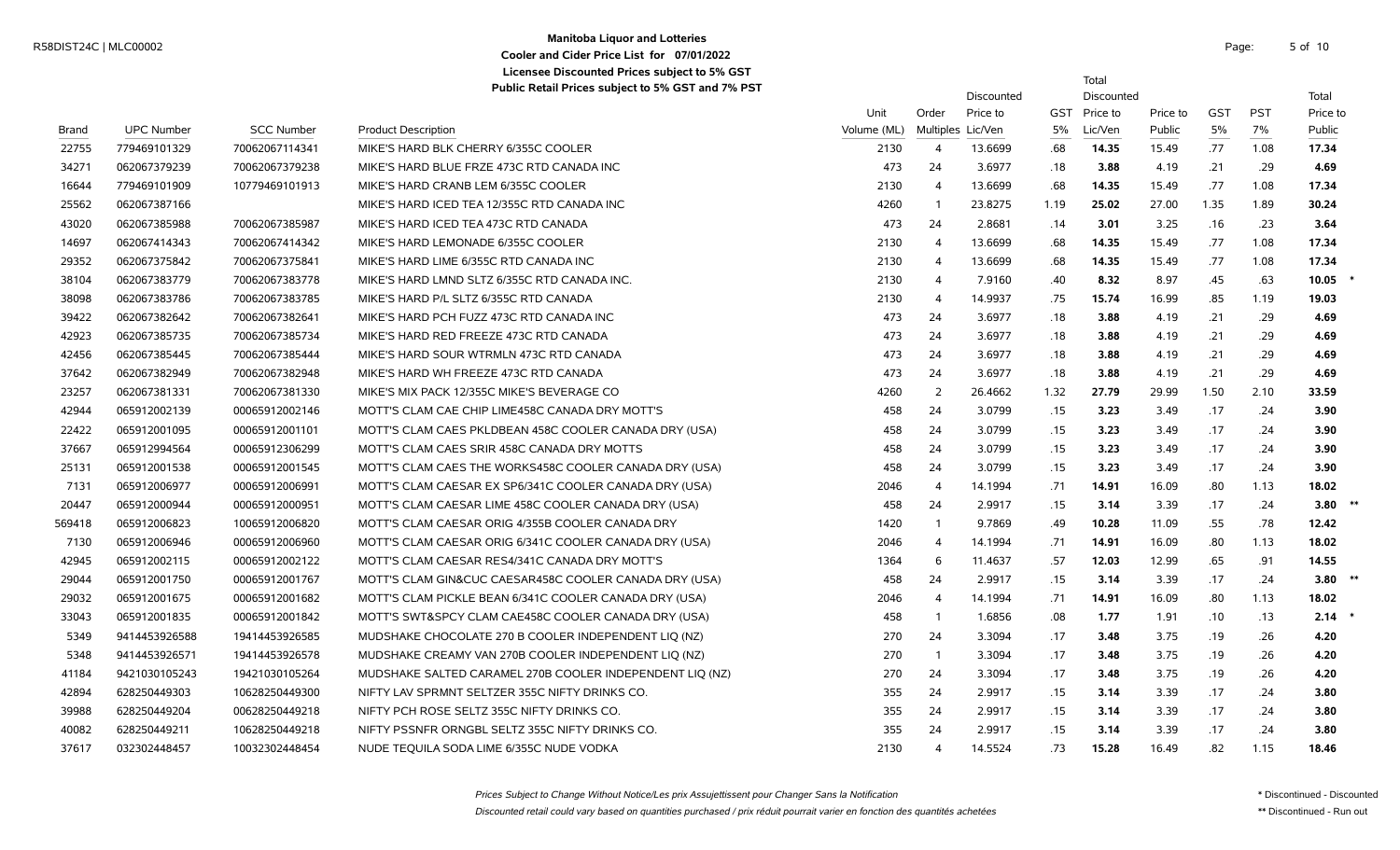### **Manitoba Liquor and Lotteries** R58DIST24C | MLC00002 Page: 6 of the contract of the contract of the contract of the contract of the contract of the contract of the contract of the contract of the contract of the contract of the contract of the contract **Cooler and Cider Price List for 07/01/2022 Licensee Discounted Prices subject to 5% GST**

|        |                   |                   |                                                             |             |                   |            |      | Total        |          |            |            |          |
|--------|-------------------|-------------------|-------------------------------------------------------------|-------------|-------------------|------------|------|--------------|----------|------------|------------|----------|
|        |                   |                   | Public Retail Prices subject to 5% GST and 7% PST           |             |                   | Discounted |      | Discounted   |          |            |            | Total    |
|        |                   |                   |                                                             | Unit        | Order             | Price to   |      | GST Price to | Price to | <b>GST</b> | <b>PST</b> | Price to |
| Brand  | <b>UPC Number</b> | <b>SCC Number</b> | <b>Product Description</b>                                  | Volume (ML) | Multiples Lic/Ven |            | 5%   | Lic/Ven      | Public   | 5%         | 7%         | Public   |
| 35346  | 323024480130      | 10032302448010    | NUDE VODKA SODA MIX PK 12/355C NUDE VODKA                   | 4260        | $\overline{2}$    | 26.4662    | 1.32 | 27.79        | 29.99    | 1.50       | 2.10       | 33.59    |
| 35347  | 032302448037      | 10032302448034    | NUDE VODKA SODA RASP/LEM6/355C NUDE VODKA                   | 2130        | 4                 | 14.5524    | .73  | 15.28        | 16.49    | .82        | 1.15       | 18.46    |
| 40745  | 032302448730      | 10032302448737    | NUDE VODKA SODAMIXPKV2 12/355C NUDE VODKA                   | 4260        | 2                 | 26.4662    | 1.32 | 27.79        | 29.99    | 1.50       | 2.10       | 33.59    |
| 34356  | 628055589686      | 10628055589683    | NUTRL 7 VOD SODA BLKBRY 6/355C GOODRIDGE&WILLIAMS DIST (BC) | 2130        | $\overline{4}$    | 14.9937    | .75  | 15.74        | 16.99    | .85        | 1.19       | 19.03    |
| 43113  | 062067386954      | 70062067386953    | NUTRL 7 VODKA LEM/LIME 6/355C RTD CANADA INC                | 2130        | 4                 | 14.5524    | .73  | 15.28        | 16.49    | .82        | 1.15       | 18.46    |
| 34361  | 628055589679      | 10628055589676    | NUTRL 7 VODKA SODA BC 6/355C GOODRIDGE&WILLIAMS DIST (BC)   | 2130        | 4                 | 14.9937    | .75  | 15.74        | 16.99    | .85        | 1.19       | 19.03    |
| 37909  | 843403000471      | 10843403000478    | NUTRL JUICD BL ORG 6/355C GOODRIDGE&WILLIAMS DIST (BC)      | 2130        | 4                 | 15.4349    | .77  | 16.20        | 17.49    | .87        | 1.22       | 19.58    |
| 38056  | 843403000488      | 10843403000485    | NUTRL JUICD FR PNCH 6/355C GOODRIDGE&WILLIAMS DIST (BC)     | 2130        | 4                 | 15.4349    | .77  | 16.20        | 17.49    | .87        | 1.22       | 19.58    |
| 43220  | 062067385858      | 70062067385857    | NUTRL MOSCOW MULE 6/355C RTD CANADA INC                     | 2130        | 4                 | 14.9937    | .75  | 15.74        | 16.99    | .85        | 1.19       | 19.03    |
| 29292  | 628055589327      | 10628055589324    | NUTRL VOD SODA CRAN 6/355C GOODRIDGE&WILLIAMS DIST (BC)     | 2130        | 4                 | 14.9937    | .75  | 15.74        | 16.99    | .85        | 1.19       | 19.03    |
| 26864  | 628055589266      | 10628055589263    | NUTRL VOD SODA GRPFT 6/355C GOODRIDGE&WILLIAMS DIST (BC)    | 2130        | -1                | 7.9160     | .40  | 8.32         | 8.97     | .45        | .63        | 10.05    |
| 43215  | 062067386350      | 70062067386359    | NUTRL VOD SODA JUICD BOX8/355C                              | 2840        | 3                 | 19.8474    | .99  | 20.84        | 22.49    | 1.12       | 1.57       | 25.18    |
| 43107  | 843403000341      | 10843403000348    | NUTRL VOD SODA PEACH 6/355C RTD CANADA INC                  | 2130        | 4                 | 14.9937    | .75  | 15.74        | 16.99    | .85        | 1.19       | 19.03    |
| 33076  | 628055589280      | 10628055589287    | NUTRL VOD SODA PINEAPPLE6/355C GOODRIDGE&WILLIAMS DIST (BC) | 2130        | $\overline{4}$    | 14.9937    | .75  | 15.74        | 16.99    | .85        | 1.19       | 19.03    |
| 32722  | 062067387715      | 70062067387714    | NUTRL VS CLASSIC PK12/355C NUTRL                            | 4260        | $\overline{2}$    | 26.4662    | 1.32 | 27.79        | 29.99    | 1.50       | 2.10       | 33.59    |
| 40680  | 773804942127      | 773804942127      | ORIG 16 HRD SELTZ MX PK12/355C GREAT WESTERN BREWING CO     | 4260        | $\overline{1}$    | 24.7012    | 1.24 | 25.94        | 27.99    | 1.40       | 1.96       | 31.35    |
| 44224  | 062067385773      | 70062067385772    | PALM BAY FRZ RAINBOW TWIS 296T RTD CANADA                   | 296         | 24                | 3.5212     | .18  | 3.70         | 3.99     | .20        | .28        | 4.47     |
| 225904 | 062067132346      | 10779469002487    | PALM BAY KEY LIME CHERRY6/355C COOLER                       | 2130        | $\overline{4}$    | 13.0522    | .65  | 13.70        | 14.79    | .74        | 1.04       | 16.57    |
| 42916  | 062067385797      | 70062067385796    | PALM BAY PARADISE TWIST 6/355C RTD CANADA INC               | 2130        | 4                 | 13.0522    | .65  | 13.70        | 14.79    | .74        | 1.04       | 16.57    |
| 65649  | 062067139345      | 10779469002425    | PALM BAY PINE/MAND ORNG 6/355C COOLER                       | 2130        | $\overline{4}$    | 13.0522    | .65  | 13.70        | 14.79    | .74        | 1.04       | 16.57    |
| 40573  | 062067383342      | 70062067383341    | PALM BAY RAINBOW TW 6/355C RTD CANADA                       | 2130        | 4                 | 13.0522    | .65  | 13.70        | 14.79    | .74        | 1.04       | 16.57    |
| 843052 | 062067142437      | 00062067142344    | PALM BAY RUBY GRAPEFRT 6/355C COOLER                        | 2130        | 4                 | 13.0522    | .65  | 13.70        | 14.79    | .74        | 1.04       | 16.57    |
| 37832  | 062067382956      | 70062067382955    | PALM BAY SPK BAN STRAW 6/355C RTD CANADA                    | 2130        | 4                 | 13.0522    | .65  | 13.70        | 14.79    | .74        | 1.04       | 16.57    |
| 120733 | 062067143342      | 70062067143341    | PALM BAY STR/PINE 6/355 C COOLER                            | 2130        | 4                 | 13.0522    | .65  | 13.70        | 14.79    | .74        | 1.04       | 16.57    |
| 29602  | 062067386411      | 70062067386410    | PALM BAY TROPICAL MIX 12/355C RTD CANADA                    | 4260        | 2                 | 24.7012    | 1.24 | 25.94        | 27.99    | 1.40       | 1.96       | 31.35    |
| 33005  | 062067379482      | 70062067379481    | PALM BAY ZERO BB LEMON 6/355C COOLER                        | 2130        | 4                 | 7.3159     | .37  | 7.69         | 8.29     | .41        | .58        | 9.28     |
| 33081  | 062067379499      | 70062067379498    | PALM BAY ZERO TANG 6/355C COOLER                            | 2130        | $\overline{4}$    | 7.3159     | .37  | 7.69         | 8.29     | .41        | .58        | 9.28     |
| 11414  | 062067377136      | 70062067377135    | ROCKSTAR +VO MANGO ORANGE 473C RTD CANADA INC               | 473         | 24                | 2.1268     | .11  | 2.24         | 2.41     | .12        | .17        | 2.70     |
| 20260  | 062067377112      | 70062067377111    | ROCKSTAR FRUIT PUNCHED 473C COOLER                          | 473         | - 1               | 3.3447     | .17  | 3.51         | 3.79     | .19        | .27        | 4.25     |
| 11415  | 062067377129      | 00779469002114    | ROCKSTAR ORIGINAL 473C COOLER                               | 473         | 24                | 3.3447     | .17  | 3.51         | 3.79     | .19        | .27        | 4.25     |
| 18195  | 062067377167      | 70062067377166    | ROCKSTAR SUPERSOURS BLUE 473C RTD CANADA INC                | 473         | -1                | 2.1268     | .11  | 2.24         | 2.41     | .12        | .17        | 2.70     |
| 34089  | 020707690113      | 10020707690110    | SEAGRAM ISLAND TIME 6/355C WATERLOO BREWING CO (ONT)        | 2130        |                   | 12.3462    | .62  | 12.97        | 13.99    | .70        | .98        | 15.67    |
| 34786  | 020707290016      | 10020707290013    | SEAGRAM WILDBERRY 4/355C WATERLOO BREWING LTD               | 1420        |                   | 8.8162     | .44  | 9.26         | 9.99     | .50        | .70        | 11.19    |

Discounted retail could vary based on quantities purchased / prix réduit pourrait varier en fonction des quantités achetées \*\* Discontinued - Run out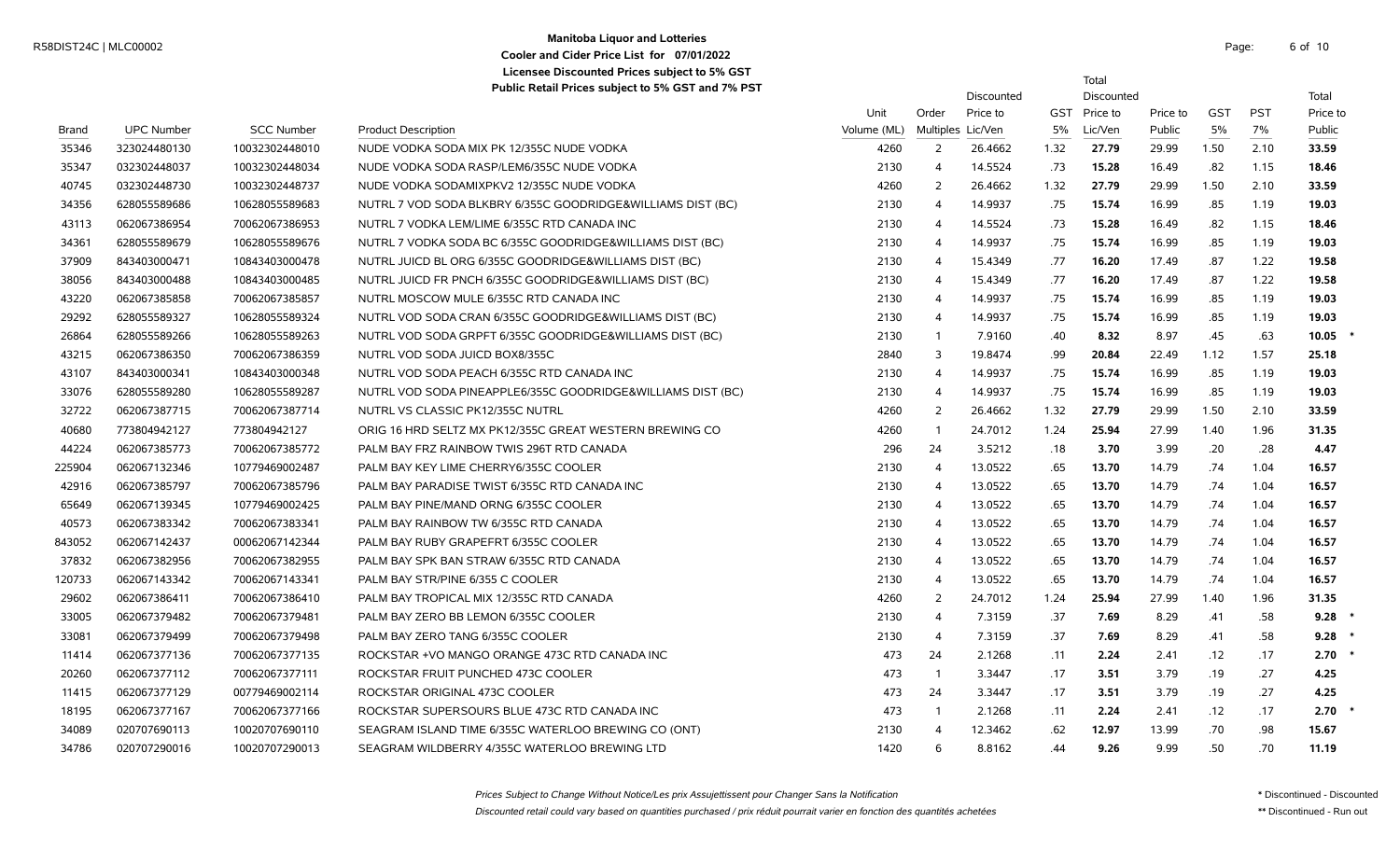# **Manitoba Liquor and Lotteries** R58DIST24C | MLC00002 Page: 7 of the contract of the contract of the contract of the contract of the contract of the contract of the contract of the contract of the contract of the contract of the contract of the contract **Cooler and Cider Price List for 07/01/2022 Licensee Discounted Prices subject to 5% GST**

7 of 10

Total

Discounted Discounted Total

|              |                   |                   |                                                          | Unit        | Order          | Price to          |      | GST Price to | Price to | <b>GST</b> | <b>PST</b> | Price to |
|--------------|-------------------|-------------------|----------------------------------------------------------|-------------|----------------|-------------------|------|--------------|----------|------------|------------|----------|
| <b>Brand</b> | <b>UPC Number</b> | <b>SCC Number</b> | <b>Product Description</b>                               | Volume (ML) |                | Multiples Lic/Ven | 5%   | Lic/Ven      | Public   | 5%         | 7%         | Public   |
| 36437        | 628250026214      | 62825002621486    | SHORELINE BLBRY/LEM SELTZ 473C ONE GREAT CITY BREWING CO | 473         | -1             | 3.1682            | .16  | 3.33         | 3.59     | .18        | .25        | 4.02     |
| 36460        | 628250026191      | 62825002619124    | SHORELINE BLD ORNG SELTZ 473C ONE GREAT CITY BREWING CO  | 473         | 24             | 3.1682            | .16  | 3.33         | 3.59     | .18        | .25        | 4.02     |
| 36462        | 628250026207      | 62825002620700    | SHORELINE GRPFRT SELTZ 473C ONE GREAT CITY BREWING CO    | 473         | 24             | 2.2239            | .11  | 2.33         | 2.52     | .13        | .18        | 2.83     |
| 41220        | 628250026283      |                   | SHORELINE SELTZER PK 12/355C ONE GREAT CITY BREWING CO   | 4260        |                | 25.5837           | 1.28 | 26.86        | 28.99    | 1.45       | 2.03       | 32.47    |
| 36461        | 628250026221      | 62825002622162    | SHORELINE TROPICAL SELTZ 473C ONE GREAT CITY BREWING CO  | 473         | -1             | 3.1682            | .16  | 3.33         | 3.59     | .18        | .25        | 4.02     |
| 36379        | 737488073201      | 10737488073208    | SHRUG DOC WS VOD PEACH 473C SHRUGGING DOCTOR             | 473         | 24             | 3.5212            | .18  | 3.70         | 3.99     | .20        | .28        | 4.47     |
| 36357        | 737488073218      | 10737488073215    | SHRUG DOC WS VODSODLIME 473C SHRUGGING DOCTOR            | 473         | 24             | 3.5212            | .18  | 3.70         | 3.99     | .20        | .28        | 4.47     |
| 36359        | 737488073195      | 10737488073192    | SHRUG DOC WS VODSODRASP 473C SHRUGGING DOCTOR            | 473         | - 1            | 3.5212            | .18  | 3.70         | 3.99     | .20        | .28        | 4.47     |
| 14865        | 082000763604      | 10082000759482    | SMIRNOFF ICE 330B COOLER                                 | 330         | 24             | 2.6387            | .13  | 2.77         | 2.99     | .15        | .21        | 3.35     |
| 25127        | 082000773900      | 10082000773907    | SMIRNOFF ICE 473C COOLER                                 | 473         | $\mathbf{1}$   | 3.6977            | .18  | 3.88         | 4.19     | .21        | .29        | 4.69     |
| 25126        | 082000785552      | 10082000785559    | SMIRNOFF ICE BERRY BLAST 473C COOLER                     | 473         | 24             | 3.6977            | .18  | 3.88         | 4.19     | .21        | .29        | 4.69     |
| 22420        | 082000784432      | 10082000797491    | SMIRNOFF ICE LIFEPTY12/355C DIAGEO CANADA                | 4260        | 2              | 26.4662           | 1.32 | 27.79        | 29.99    | 1.50       | 2.10       | 33.59    |
| 16356        | 082000773887      | 10082000773884    | SMIRNOFF ICE LT BLK CH& 4/355C SODA COOLER               | 1420        | 6              | 10.5812           | .53  | 11.11        | 11.99    | .60        | .84        | 13.43    |
| 453645       | 082000773870      | 10082000773877    | SMIRNOFF ICE LT RASP & 4/355C SODA COOLER                | 1420        |                | 10.5812           | .53  | 11.11        | 11.99    | .60        | .84        | 13.43    |
| 18202        | 082000775768      | 10082000775765    | SMIRNOFF ICE LT WT PCH&S4/355C SODA COOLER               | 1420        | 6              | 5.4450            | .27  | 5.72         | 6.17     | .31        | .43        | 6.91     |
| 43333        | 082000799801      | 10082000799808    | SMIRNOFF ICE PCH LMND 6/355C DIAGEO (CANADA)             | 2130        | $\overline{4}$ | 14.1112           | .71  | 14.82        | 15.99    | .80        | 1.12       | 17.91    |
| 43218        | 082000799818      | 10082000799815    | SMIRNOFF ICE PCH/LEMONADE 473C DIAGEO (CANADA)           | 473         | 24             | 3.6977            | .18  | 3.88         | 4.19     | .21        | .29        | 4.69     |
| 22394        | 082000782261      | 10082000782268    | SMIRNOFF ICE PEACH BELL 6/355C COOLER                    | 2130        | $\overline{1}$ | 14.1112           | .71  | 14.82        | 15.99    | .80        | 1.12       | 17.91    |
| 39711        | 082000797302      | 10082000797309    | SMIRNOFF ICE PINK LMNDE 473C DIAGEO (CANADA)             | 473         | 24             | 3.6977            | .18  | 3.88         | 4.19     | .21        | .29        | 4.69     |
| 39707        | 082000797296      | 10082000797293    | SMIRNOFF ICE PINK LMNDE6/355C DIAGEO (CANADA)            | 2130        | $\overline{4}$ | 14.3759           | .72  | 15.10        | 16.29    | .81        | 1.14       | 18.24    |
| 22421        | 082000782254      | 10082000782251    | SMIRNOFF ICE RASPBERRY 6/355C COOLER                     | 2130        | $\overline{4}$ | 14.1112           | .71  | 14.82        | 15.99    | .80        | 1.12       | 17.91    |
| 8892         | 082000763581      | 10082000763588    | SMIRNOFF ICE VODKA 1L PET COOLER                         | 1000        | 12             | 8.8162            | .44  | 9.26         | 9.99     | .50        | .70        | 11.19    |
| 14868        | 082000773894      | 10082000773891    | SMIRNOFF ICE VODKA 6/355 C COOLER                        | 2130        | $\overline{4}$ | 14.1112           | .71  | 14.82        | 15.99    | .80        | 1.12       | 17.91    |
| 29142        | 082000790297      | 10082000790294    | SMIRNOFF ICEBERRYBLAST 6/355C DIAGEO (CANADA)            | 2130        | $\overline{4}$ | 14.3759           | .72  | 15.10        | 16.29    | .81        | 1.14       | 18.24    |
| 23201        | 082000782841      | 10082000782848    | SMIRNOFF RED SANGRIA 473C COOLER                         | 473         | -1             | 3.6977            | .18  | 3.88         | 4.19     | .21        | .29        | 4.69     |
| 29025        | 082000789543      | 10082000789540    | SMIRNOFF ROSE SANGRIA 473C COOLER                        | 473         | 24             | 3.6977            | .18  | 3.88         | 4.19     | .21        | .29        | 4.69     |
| 33038        | 082000006374      | 10082000792359    | SMIRNOFF V&S RASP ROSE 4/355C COOLER                     | 1420        | 6              | 10.5812           | .53  | 11.11        | 11.99    | .60        | .84        | 13.43    |
| 38138        | 082000795964      | 10082000795961    | SMIRNOFF V&S ROSE 12/355C DIAGEO (CANADA)                | 4260        | 2              | 26.4662           | 1.32 | 27.79        | 29.99    | 1.50       | 2.10       | 33.59    |
| 33032        | 082000006381      | 10082000792366    | SMIRNOFF V&S WH PCH ROSE4/355C COOLER                    | 1420        | 6              | 10.5812           | .53  | 11.11        | 11.99    | .60        | .84        | 13.43    |
| 29061        | 082000787792      | 10082000787799    | SMIRNOFF VODSOD BRYLEMON4/355C DIAGEO CANADA INC         | 1420        | -6             | 10.5812           | .53  | 11.11        | 11.99    | .60        | .84        | 13.43    |
| 43334        | 082000006510      | 00082000795827    | SMIRNOFF VS BERRY BLAST 6/355C DIAGEO (CANADA)           | 2130        | $\overline{4}$ | 14.3759           | .72  | 15.10        | 16.29    | .81        | 1.14       | 18.24    |
| 25092        | 082000782827      | 10082000782824    | SMIRNOFF WH SANGRIA 473C COOLER                          | 473         |                | 3.6977            | .18  | 3.88         | 4.19     | .21        | .29        | 4.69     |
| 42986        | 076183008782      | 00076183008799    | SNAPPLE SP BLBRY PASS TEA 458C CANADA DRY MOTT'S         | 458         | 24             | 3.0799            | .15  | 3.23         | 3.49     | .17        | .24        | 3.90     |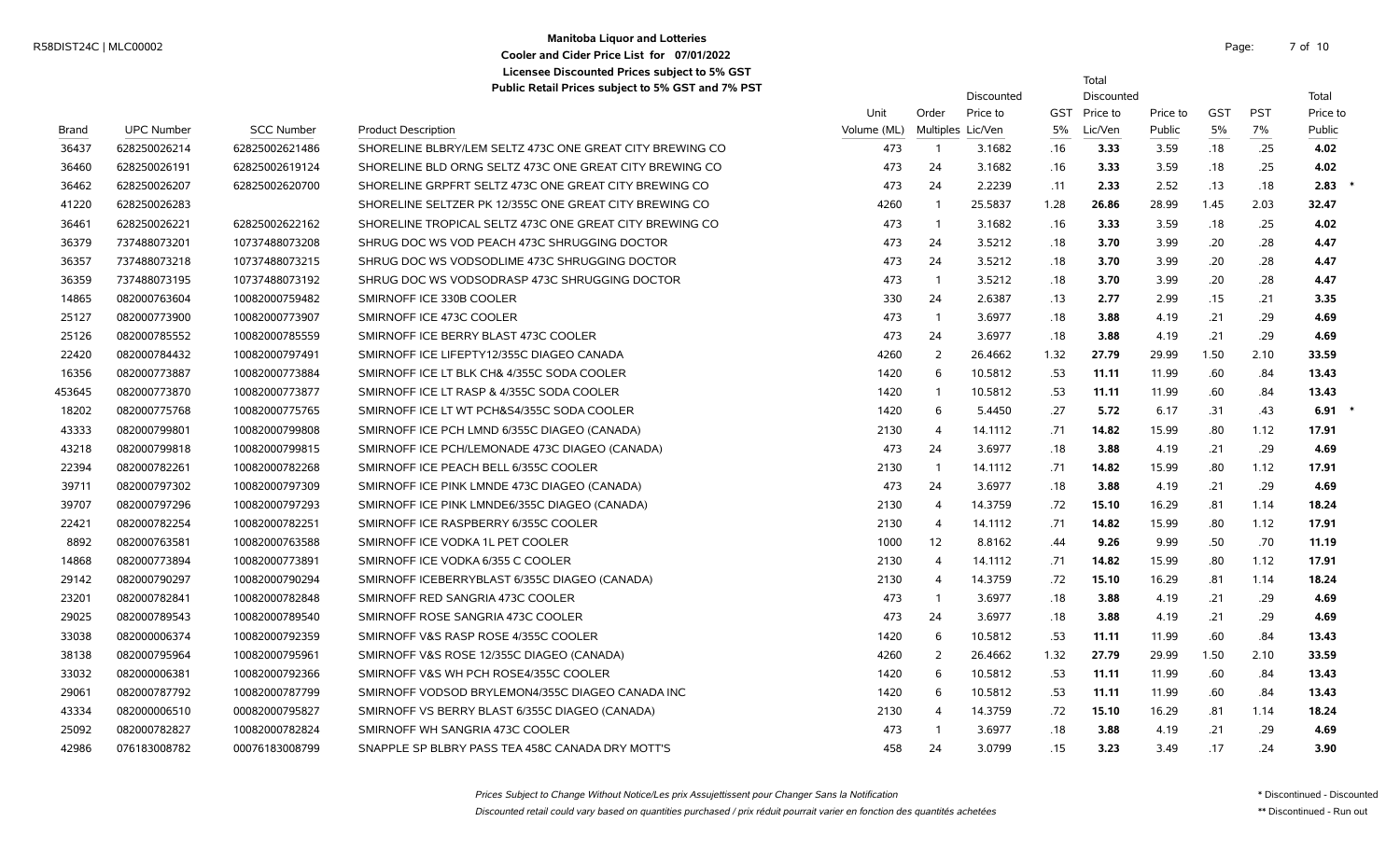#### **Manitoba Liquor and Lotteries** R58DIST24C | MLC00002 Page: 8 of **Cooler and Cider Price List for 07/01/2022 Licensee Discounted Prices subject to 5% GST Public Retail Prices subject to 5% GST and 7% PST**

8 of 10

Total

Discounted Discounted **Discounted** Total

Unit Order Price to GST Price to Price to GST PST Price to Brand UPC Number SCC Number Product Description Volume (ML) Multiples Lic/Ven 5% Lic/Ven Public 5% 7% Public 076183004951 00076183004968 SNAPPLE SP LNG ISL ICEDTEA458C VODKA COOLER CANADA DRY 458 24 3.0799 .15 **3.23** 3.49 .17 .24 **3.90** 076183473467 00076183087916 SNAPPLE SP MANGO RASP TEA 458C CANADA DRY MOTTS 458 24 3.0799 .15 **3.23** 3.49 .17 .24 **3.90** 076183002636 00076183002650 SNAPPLE SP RASPCHERRY TEA 458C VODKA COOLER CANADA DRY 458 24 3.0799 .15 **3.23** 3.49 .17 .24 **3.90** 076183002315 00076183002339 SNAPPLE SPIKED PEACH TEA 458C VODKA COOLER CANADA DRY 458 24 3.0799 .15 **3.23** 3.49 .17 .24 **3.90** 076183003039 00076183003046 SNAPPLE SPIKED STRAW KIWI 458C VODKA COOLER CANADA DRY 458 24 3.0799 .15 **3.23** 3.49 .17 .24 **3.90** 644391840700 10044391840705 SOCIAL LITE GFRT POMELO 4/355C AWARE BEVERAGES INC 1420 1 9.6987 .48 **10.18** 10.99 .55 .77 **12.31** 763331937123 10063331937121 SOCIAL LITE MIXED PACK 12/355C AWARE BEVERAGES INC 4260 1 26.4662 1.32 **27.79** 29.99 1.50 2.10 **33.59** 617723918491 10044391840682 SOCIAL LITE PINE/MANGO 4/355C AWARE BEVERAGES INC 1420 1 9.6987 .48 **10.18** 10.99 .55 .77 **12.31** 781643667422 10081643667420 SOCIAL LITE VS STRAWBERRY4/355 AWARE BEVERAGES INC 1420 1 5.4450 .27 **5.72** 6.17 .31 .43 **6.91** \* 763331937055 10063331937053 SOCIAL LT LEMVODS MXPK12/355C AWARE BEVERAGES INC 4260 2 26.4662 1.32 **27.79** 29.99 1.50 2.10 **33.59** 763331937352 10063331937350 SOCIAL LT VODS SOSAMMXPK8/355C AWARE BEVERAGES INC 2840 3 20.2887 1.01 **21.30** 22.99 1.15 1.61 **25.75** 082000796671 10082000796678 TANQUERAY GIN&TONIC 4/355C COOLER 1420 6 14.1112 .71 **14.82** 15.99 .80 1.12 **17.91** 082000796688 10082000796685 TANQUERAY SEV OR GIN&SOD4/355C COOLER 1420 6 14.1112 .71 **14.82** 15.99 .80 1.12 **17.91** 628068270083 10628068270080 TOPO CHICO VAR PK 12/355C MOLSON 4260 1 27.7899 1.39 **29.18** 31.49 1.57 2.20 **35.26** 087692006763 10087692007340 TRULY BERRY MX PK 12/355C BOSTON BEER COMPANY (USA) 4260 2 26.3779 1.32 **27.70** 29.89 1.49 2.09 **33.47** 087692007913 10876928047697 TRULY BL CHERRY SELTZ 6/355C BOSTON BEER COMPANY (USA) 2130 4 13.8994 .69 **14.59** 15.75 .79 1.10 **17.64** 087692008040 10876928080403 TRULY HARD TROP MIX12/355C BOSTON BEER COMPANY (USA) 4260 2 26.3779 1.32 **27.70** 29.89 1.49 2.09 **33.47** 087692011675 20087692011679 TRULY ICED TEA MX PK 12/355C BOSTON BEER COMPANY 4260 2 26.3779 1.32 **27.70** 29.89 1.49 2.09 **33.47** 087692009917 00087692009924 TRULY LMNADE MIX PK 12/355C BOSTON BEER COMPANY (USA) 4260 2 26.3779 1.32 **27.70** 29.89 1.49 2.09 **33.47** 087692012276 20087692012270 TRULY PUNCH MIXPK SELTZ12/355C BOSTON BEER COMPANY 4260 2 26.3779 1.32 **27.70** 29.89 1.49 2.09 **33.47** 087692007104 00876928067879 TRULY WILDBERRY HSELTZER6/355C BOSTON BEER COMPANY 2130 4 13.8994 .69 **14.59** 15.75 .79 1.10 **17.64** 087692009900 10087692011573 TRULY WTMLN&KIWI H SELTZ6/355C BOSTON BEER COMPANY (USA) 2130 4 13.8994 .69 **14.59** 15.75 .79 1.10 **17.64** 087692008255 30087692008256 TWISTED TEA HALF & HALF 473C BOSTON BEER COMPANY 473 24 2.8770 .14 **3.02** 3.26 .16 .23 **3.65** 087692007418 20087692007412 TWISTED TEA HALF&HALF 12/355C BOSTON BEER COMPANY 4260 2 23.8275 1.19 **25.02** 27.00 1.35 1.89 **30.24** 087692007432 20087692007436 TWISTED TEA HARD ICED 12/355C BOSTON BEER COMPANY 4260 2 23.8275 1.19 **25.02** 27.00 1.35 1.89 **30.24** 087692012641 40087692012656 TWISTED TEA MANGO 6/355C BOSTON BEER COMPANY 2130 4 12.4080 .62 **13.03** 14.06 .70 .98 **15.74** 087692007470 30087692007471 TWISTED TEA ORIGINAL 473C BOSTON BEER COMPANY 473 24 2.8770 .14 **3.02** 3.26 .16 .23 **3.65** 087692007425 20087692007429 TWISTED TEA PARTY PACK 12/355C BOSTON BEER COMPANY 4260 2 23.8275 1.19 **25.02** 27.00 1.35 1.89 **30.24** 087692005094 50087692005099 TWISTED TEA PEACH 6/355C BOSTON BEER COMPANY 2130 4 12.4080 .62 **13.03** 14.06 .70 .98 **15.74** 087692007463 40087692007461 TWISTED TEA RASPBERRY 6/355C BOSTON BEER COMPANY 2130 4 12.4080 .62 **13.03** 14.06 .70 .98 **15.74** 087692012603 40087692012519 TWISTED TEA SLIGHTLY SWT6/355C BOSTON BEER COMPANY 2130 4 12.4080 .62 **13.03** 14.06 .70 .98 **15.74** 056327019096 10056327019093 VIZZY BLUE POMEG 6/355C MOLSON 2130 4 14.9849 .75 **15.73** 16.98 .85 1.19 **19.02**

056327019928 80056327019924 VIZZY LEMONADE VAR PK 12/355C MOLSON 4260 1 26.4574 1.32 **27.78** 29.98 1.50 2.10 **33.58**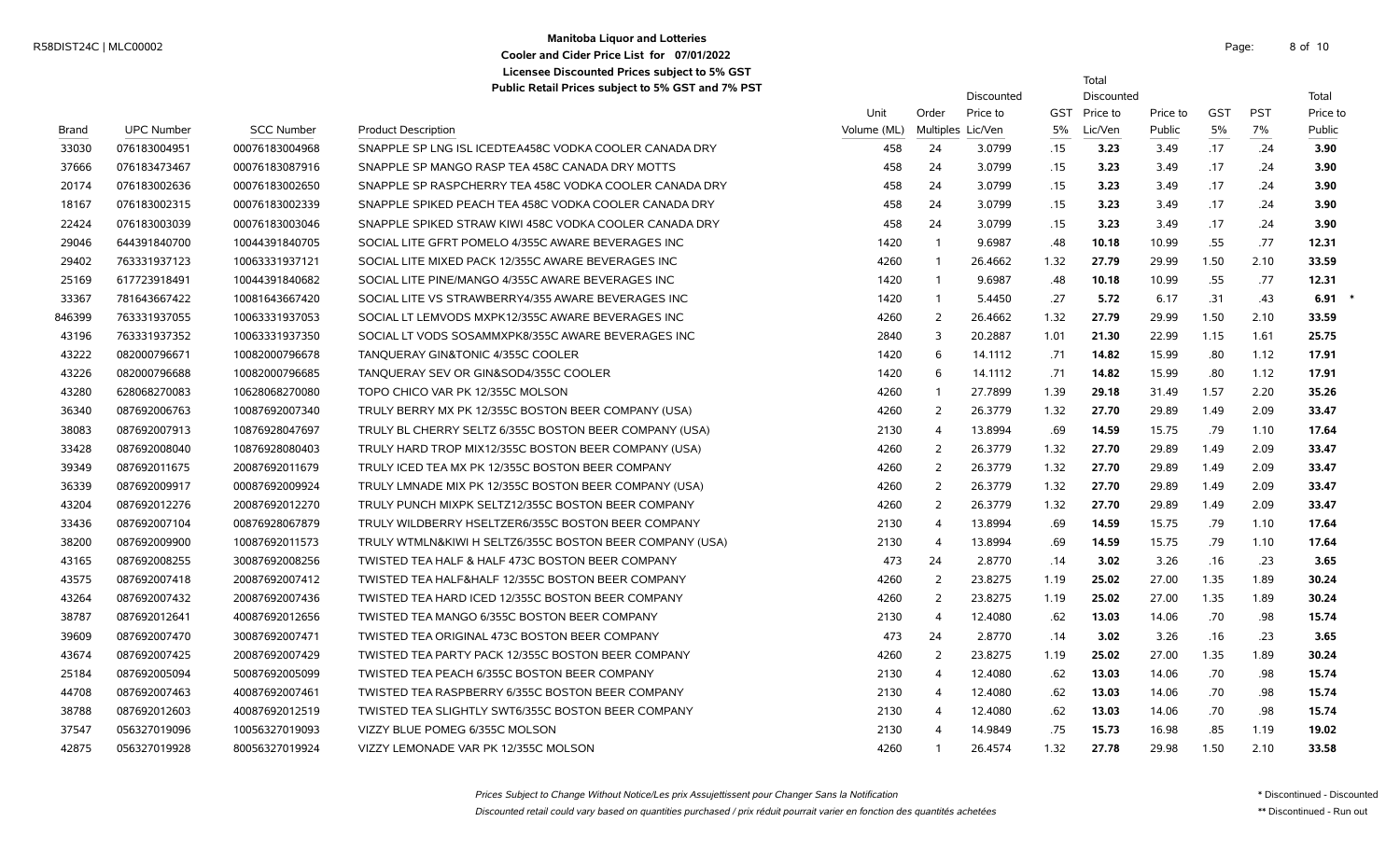# **Manitoba Liquor and Lotteries** Manhoba Enqui and Evitenes<br>
Cooler and City Price List for 07/01/2022 **Cooler and Cider Price List for 07/01/2022 Licensee Discounted Prices subject to 5% GST**

Total

|              |                                    |                   | Public Retail Prices subject to 5% GST and 7% PST            |             |                   | Discounted |      | Discounted   |          |            |            | Total     |
|--------------|------------------------------------|-------------------|--------------------------------------------------------------|-------------|-------------------|------------|------|--------------|----------|------------|------------|-----------|
|              |                                    |                   |                                                              | Unit        | Order             | Price to   |      | GST Price to | Price to | <b>GST</b> | <b>PST</b> | Price to  |
| <b>Brand</b> | <b>UPC Number</b>                  | <b>SCC Number</b> | <b>Product Description</b>                                   | Volume (ML) | Multiples Lic/Ven |            | 5%   | Lic/Ven      | Public   | 5%         | 7%         | Public    |
| 37545        | 056327019102                       | 10056327019109    | VIZZY PINEAPPLE MANGO 6/355C MOLSON                          | 2130        | $\overline{4}$    | 14.9849    | .75  | 15.73        | 16.98    | .85        | 1.19       | 19.02     |
| 42886        | 056327020443                       | 80056327020449    | VIZZY SIG SELTZ VAR PK 12/355C MOLSON                        | 4260        | $\overline{1}$    | 26.4574    | 1.32 | 27.78        | 29.98    | 1.50       | 2.10       | 33.58     |
| 37542        | 056327018297                       | 80056327018293    | VIZZY VARIETY PACK 12/355C MOLSON                            | 4260        | $\overline{1}$    | 26.4574    | 1.32 | 27.78        | 29.98    | 1.50       | 2.10       | 33.58     |
| 11659        | 9414453926687                      | 19414453926684    | VOD MUDS TROP BAN 270B INDEPENDENT DISTILLERS (NZ)           | 270         | 24                | 3.3094     | .17  | 3.48         | 3.75     | .19        | .26        | 4.20      |
| 33027        | 848819000053                       | 10848819000050    | WHITE CLAW BLACK CHERRY 6/355C WHITE CLAW SELTZER CO         | 2130        | $\overline{4}$    | 14.9937    | .75  | 15.74        | 16.99    | .85        | 1.19       | 19.03     |
| 43195        | 848819000503                       | 10848819000432    | WHITE CLAW ICEDTEA PEACH6/355C WHITE CLAW SELTZER CO         | 2130        | $\overline{4}$    | 14.9937    | .75  | 15.74        | 16.99    | .85        | 1.19       | 19.03     |
| 43181        | 848819000473                       | 10848819000401    | WHITE CLAW ICEDTEALEMON6/355C WHITE CLAW SELTZER CO          | 2130        | $\overline{4}$    | 14.9937    | .75  | 15.74        | 16.99    | .85        | 1.19       | 19.03     |
| 43046        | 848819000381                       | 10848819000388    | WHITE CLAW ITEA VAR PK 12/355C WHITE CLAW SELTZER CO         | 4260        | 2                 | 26.4662    | 1.32 | 27.79        | 29.99    | 1.50       | 2.10       | 33.59     |
| 33028        | 848819000060                       | 10779469600065    | WHITE CLAW MANGO 6/355C WHITE CLAW SELTZER CO                | 2130        | $\overline{4}$    | 14.9937    | .75  | 15.74        | 16.99    | .85        | 1.19       | 19.03     |
| 33029        | 848819000077                       | 10779469600072    | WHITE CLAW NATURAL LIME 6/355C WHITE CLAW SELTZER CO         | 2130        | 4                 | 14.9937    | .75  | 15.74        | 16.99    | .85        | 1.19       | 19.03     |
| 43086        | 848819000459                       | 10848819000463    | WHITE CLAW PINEAP SELTZ6/355C WHITE CLAW SELTZER CO          | 2130        | 4                 | 14.9937    | .75  | 15.74        | 16.99    | .85        | 1.19       | 19.03     |
| 37651        | 848819000190                       | 10848819000197    | WHITE CLAW RASPBERRY 6/355C WHITE CLAW SELTZER CO            | 2130        | 4                 | 14.9937    | .75  | 15.74        | 16.99    | .85        | 1.19       | 19.03     |
| 34392        | 848819000084                       | 10779469600089    | WHITE CLAW RUBY GRPFRT 6/355C WHITE CLAW SELTZER CO          | 2130        | $\overline{4}$    | 14.9937    | .75  | 15.74        | 16.99    | .85        | 1.19       | 19.03     |
| 33023        | 779469600099                       | 10779469600096    | WHITE CLAW VARIETY PK 12/355C WHITE CLAW SELTZER CO          | 4260        | 2                 | 26.4662    | 1.32 | 27.79        | 29.99    | 1.50       | 2.10       | 33.59     |
| 40351        | 848819000336                       | 10848819000333    | WHITE CLAW VP NO 2 12/355C WHITE CLAW SELTZER CO             | 4260        | 2                 | 26.4662    | 1.32 | 27.79        | 29.99    | 1.50       | 2.10       | 33.59     |
| 37656        | 848819000206                       | 10848819000203    | WHITE CLAW WATERMELON 6/355C WHITE CLAW SELTZER CO           | 2130        | $\overline{4}$    | 14.9937    | .75  | 15.74        | 16.99    | .85        | 1.19       | 19.03     |
| 188920       | 080432103548                       | 10080432103545    | WILDBERRY VODKA 1L PET COOLER                                | 1000        | 12                | 6.6629     | .33  | 6.99         | 7.55     | .38        | .53        | 8.46      |
| 32993        | 084279004389                       | 10084279004386    | X BY KINKY BLK RASP 473C PRESTIGE BEVERAGE GROUP (USA)       | 473         | 24                | 3.1505     | .16  | 3.31         | 3.57     | .18        | .25        | 4.00      |
| 42915        | 084279007243                       | 10084279007240    | X BY KINKY CHERRY LIME 473C PRESTIGE BEVERAGE GROUP (USA)    | 473         | 24                | 3.1505     | .16  | 3.31         | 3.57     | .18        | .25        | 4.00      |
| 37561        | 084279005843                       | 10084279005840    | X BY KINKY FR PUNCH 473C PRESTIGE BEVERAGE GROUP (USA)       | 473         | 24                | 3.1505     | .16  | 3.31         | 3.57     | .18        | .25        | 4.00      |
| 37563        | 084279005904                       | 30084279005905    | X BY KINKY TROP BLAST 473C PRESTIGE BEVERAGE GROUP (USA)     | 473         | 24                | 3.1505     | .16  | 3.31         | 3.57     | .18        | .25        | 4.00      |
|              | <b>COOLER - WINE BASED =&lt;7%</b> |                   |                                                              |             |                   |            |      |              |          |            |            |           |
| 38096        | 063657042922                       | 10063657042929    | BASK ROSE WINE SPRITZ 4/355C ARTERRA WINES CANADA            | 1420        | 6                 | 10.5812    | .53  | 11.11        | 11.99    | .60        | .84        | 13.43     |
| 38106        | 063657043035                       | 10063657043032    | BASK SAUV BL WINE SPRITZ4/355C ARTERRA WINES CANADA          | 1420        | 6                 | 10.5812    | .53  | 11.11        | 11.99    | .60        | .84        | 13.43     |
| 42073        | 617270200780                       | 10617270200787    | BEE BOYZZ MEAD MIX PK 4/355C BEE BOYZZ WINERY & MEADERY      | 1420        | - 6               | 13.6788    | .68  | 14.36        | 15.50    | .78        | 1.09       | 17.37     |
| 11140        | 5011166019725                      | 05011166030362    | CRABBIES OR AL GINGER BEV 500B COOLER HALEWOOD INT (ENGLAND) | 500         | 12                | 4.4037     | .22  | 4.62         | 4.99     | .25        | .35        | 5.59      |
| 41746        | 617270200759                       | 10617270200756    | DONT WORRY BEE HAPPY MEAD 355C BEE BOYZZ WINERY & MEADERY    | 355         | 24                | 3.4241     | .17  | 3.59         | 3.88     | .19        | .27        | 4.34      |
| 36520        | 617270200629                       | 10617270200626    | DONT WORRY BEE HAPPY MEAD 473C BEE BOYZZ WINERY & MEADERY    | 473         | $\overline{1}$    | 4.4037     | .22  | 4.62         | 4.99     | .25        | .35        | $5.59$ ** |
| 41753        | 617270200735                       | 10617270200732    | MIND BEESWAX CM 355C BEE BOYZZ WINERY & MEADERY              | 355         | 24                | 3.4241     | .17  | 3.59         | 3.88     | .19        | .27        | 4.34      |
| 35234        | 617270200582                       | 10617270200589    | MIND BEESWAX CM 473C BEE BOYZZ WINERY & MEADERY              | 473         | 24                | 4.4037     | .22  | 4.62         | 4.99     | .25        | .35        | $5.59$ ** |
| 190884       | 067932010064                       | 10067932027182    | ROCKABERRY 2L PET COOLER VINCOR                              | 2000        | 8                 | 9.2574     | .46  | 9.72         | 10.49    | .52        | .73        | 11.74     |
| 37888        | 617270200636                       | 10617270200633    | SMALL TOWN HOP CARB MEAD 473C BEE BOYZZ WINERY & MEADERY     | 473         | 24                | 3.0888     | .15  | 3.24         | 3.50     | .18        | .25        | 3.93      |
| 41754        |                                    | 10617270200749    | STAYCATION 355C BEE BOYZZ WINERY & MEADERY                   | 355         | 24                | 3.4241     | .17  | 3.59         | 3.88     | .19        | .27        | 4.34      |